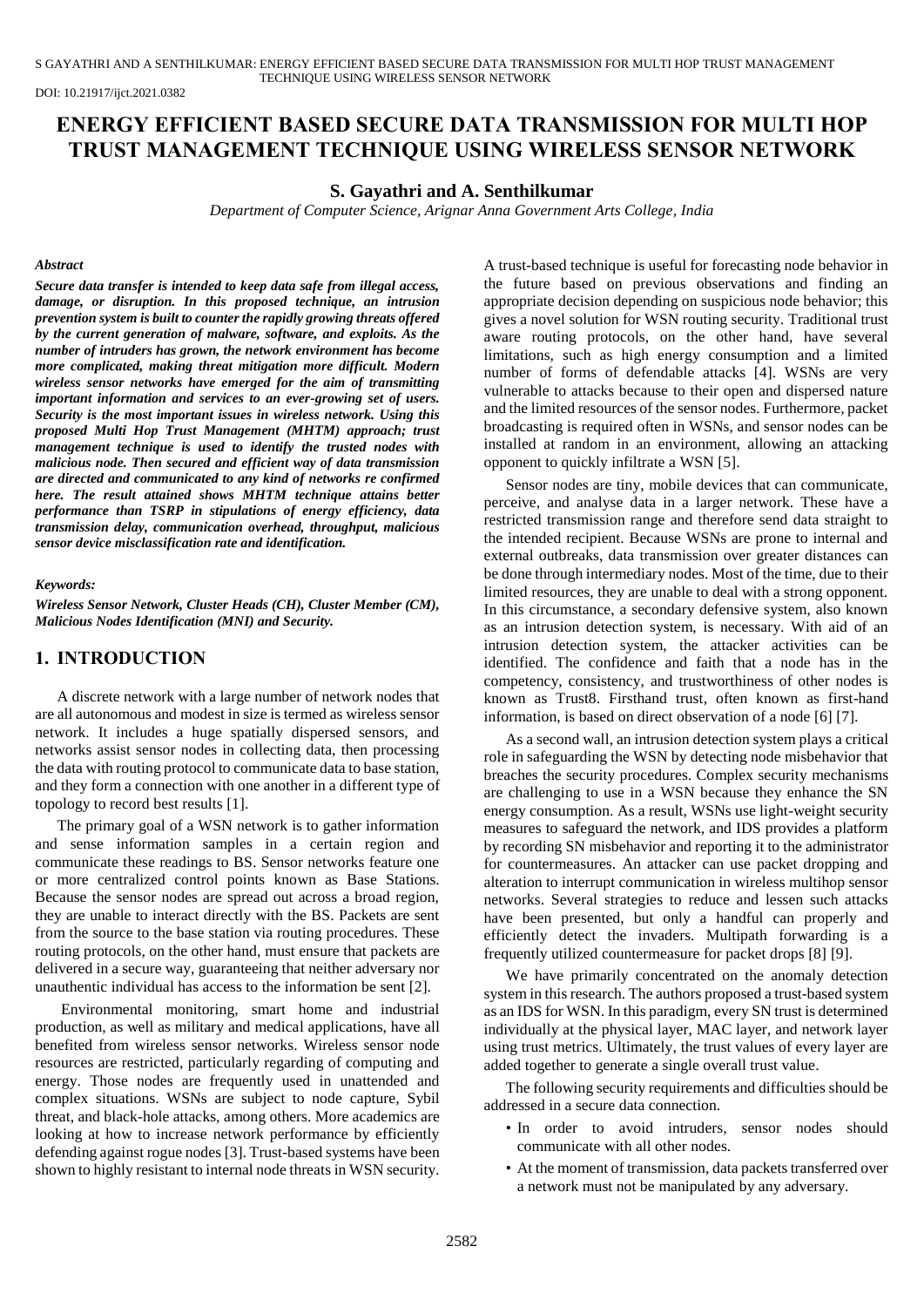- All sensor nodes must communicate securely, and data must be safeguarded.
- The identities of all sensor nodes must be validated.
- A substantial quantity of data will be lost if the intruder nodes are not detected and removed from the network soon.
- Even if the multiple routing network is able to identify itself only from a few kinds of networks attacks, it is still exposed to serious security concerns.
- The main purpose of the WSN is to save energy, which extends the network lifetime and reduces data loss.

## **2. LITERATURE SURVEY**

Rizwana et al. [1] proposed an anti-packet-dropping intrusion detection system algorithm. The problem is solved by an intrusion detection algorithm that analyses the network and detects abnormal nodes. The abnormal node is then converted to a normal node using an intrusion detection method. This proposed IDS is employed to detect and separate hostile nodes from network, and proposed methodology reduces packet loss and improves network performance when compared to the existing algorithm.

Although TESRP is among one greatest trust-based safe routing protocols available, it does not protect against wormhole attacks. This work uses a trust-based method and the sequencing notion to guarantee security against wormhole attacks in TESRP. With respect to residual energy, throughput, PDR, E2E delay, simulation results indicate a comparison of TESRP values in three areas [3].

To identify and isolate rogue nodes, the authors in [4] present an Energy-optimized Secure Routing (EOSR) formed on distributed trust evaluation model. EOSR routing protocol devised a multi-factor routing approach that took into consideration trust level of node, the remaining energy, and the path length. This method not only means that the data is routed via trusted nodes, and it also ensures that energy consumption is distributed evenly across them.

In this study, Huangshui Hu et al. [5] offer a TSRP for WSNs to guard against various attacks. Every node assesses the complete trust values of its neighbours based on direct trust value, indirect trust value, volatilization factor, and residual energy to combat black hole, selective forwarding, wormhole, hello flood, and sinkhole threats. Then, every source node that wants to transfer data to its neighbours sends a multi-path routing request packet to its neighbours, and the process continues till the sink at the end is achieved. Finally, depending on the path entire trust values, transmission distance, and hop count, the sink analyses the incoming packets to find the optimum path. As per simulation results, TSRP has lower network latency, packet loss rate, and average network energy consumption than ad hoc on-demand distance vector routing and trust based safe routing protocol.

An ANN is trained on database to identify and categorise distinct DoS attacks, according to Iman Almomani et al. [6]. WSNDS increased IDS' capacity to attain greater classification accuracy rates, according to the findings. The holdout and 10-fold cross validation procedures were utilized with the WEKA toolkit. With 10-fold cross validation and one hidden layer, the best results were obtained. In addition to the typical scenario (without attacks), the classification accuracies of Blackhole, Flooding,

Scheduling, and Grayhole attacks were 92.8%, 99.4%, 92.2%, 75.6%, and 99.8%, correspondingly.

The Advanced Sybil Attack Detection approach is being established, while Wormhole Resistant Hybrid Technique is being used to detect wormhole attacks. Rupinder Singh et al. [7]. The signal intensity and distance are used to identify hello flood attacks. An experimental study is performed on a collection of nodes; 13.33% of the nodes are identified as misbehaving nodes that classified attackers and provided a true positive rate and false positive rate detection rate. The Sybil attack is discovered at a rate of 99.40%, while the hello flood attack is detected at 98.20% and the wormhole attack is detected at 99.20%.

IDS was presented by Syed Muhammad Sajjada et al. [8], in which each node monitors the trust level of its neighbours. Neighboring nodes might be classified as trustworthy, dangerous, or malevolent based on their trust values. For packet forwarding reasons, the forwarding engine recommends trustworthy nodes. By evaluating network statistics and malicious node activity, the proposed technique successfully identifies Hello flood attack, jamming attack, and selective forwarding attack. Simulation findings suggest that when a neighbour node trust managementbased anomaly detection approach is used, the network operates better.

The WSN is secured by Umashankar Ghugar et al. [9] LB-IDS which detects jamming attacks, back-off manipulation attacks, sinkhole attacks, and cross-layer attacks at the physical, MAC, and network layers, correspondingly. Every tier trust threshold parameters are being used to differentiate among malicious and legitimate nodes in the network. With respect to message complexity, memory overhead, energy usage, and trust evaluation, LB-IDS is likewise subjected to a -e research. LB-IDS will be a better security choice for clustered WSNs.

## **3. SECURE DATA COMMUNICATION MODEL**

## **3.1 INTRUSION DETECTION SYSTEM**

An IDS detects intrusions that attempt to access a resource integrity, confidentiality, or availability. Data collection, detection, and reaction are the three basic components of IDS. Data collection and pre-processing tasks like data translation to a common format, data storage, and data transfer to the detecting module are handled by the data collecting element. IDS can take input from system logs, network packets, as well as other data sources. The detection element processes data to determine intrusions, while the response element receives indicators of intrusions.

If the attacks cannot be prevented or detected effectively, WSNs will not be able to perform well in the mission critical area. Some security techniques, like malicious node detection and acknowledgement, were brought to the region to mitigate the consequences of such selfish or malicious nodes WSNs. All the security systems, however, suffer from a late finding fault, that gives attackers plenty of opportunity to disrupt network performance. Moreover, because of the unique characteristics of WSN infrastructure, such as open medium, rapid topology changes, and a lack of centralised monitoring, prevention techniques alone are no longer sufficient to protect WSN from outside attackers; and hence, an IDS must be added to improve its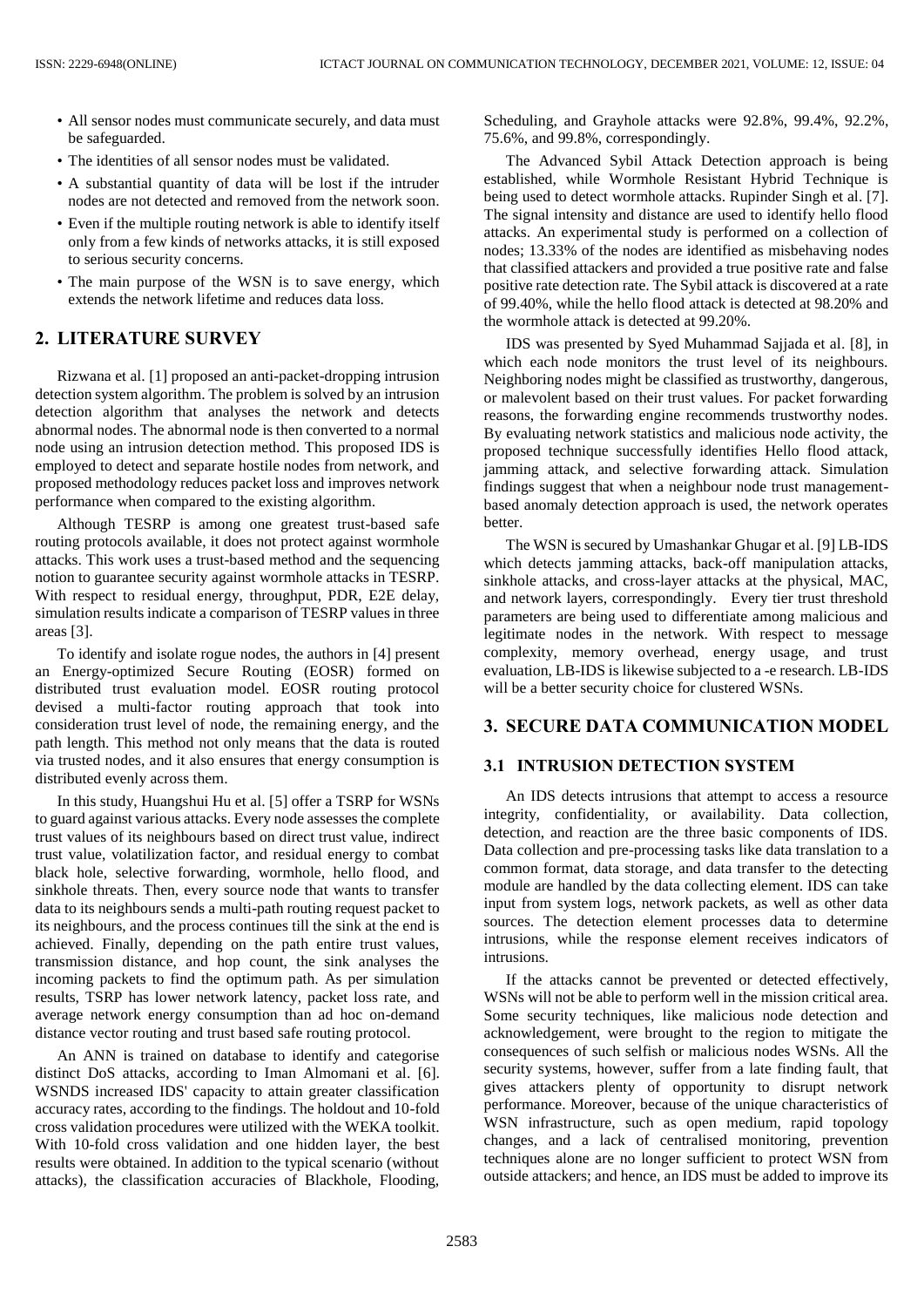security. If IDS can identify intruders as soon as they access the network, it will be able to entirely prevent them from causing any network harm. In WSNs, IDS might serve as a second line of defense.



Fig.1. IDS and data collection

Second layer of a security system is commonly referred to as the intrusion detection system. Intrusion Detection (ID) can be carried out in two ways: attacks from outside the computer environment or network, and Misuse from within the network. Intrusion detection can be classified with neither host-based nor network-based based on audit data. A network-based IDS collects and analyses network traffic packets, whereas a host-based IDS looks via operating system or application logs. Based on detection approaches, IDS may be split into three categories: anomalybased intrusion detection, misuse-based intrusion detection, and specification-based intrusion detection. Nodes might be classified as dysfunctional, selfish, or malignant based on their behavior. Hardware problems or software faults cause malfunctioning nodes. Data packets are not forwarded or discarded by selfish nodes. It can participate in the route discovery and maintenance stages, and it will not forward data packets to save resources. Malicious nodes employ their resources to bring down other nodes or the whole network by seeking to engage in all known routes and forcing another nodes to use a destructive route they control.

## **3.2 INTRUSION PREVENTION SYSTEMS (IPS)**

Secure data transfer is intended to keep data safe from illegal access, damage, or disruption. In this proposed work, an intrusion prevention system is being meant to tackle the continuously growing threats offered by the current generation of malware, software, and exploits. As the number of intruders has grown, the network environment has become more complicated, making threat mitigation more difficult. Modern wireless sensor networks have emerged for the aim of transmitting important information and services to an ever-growing set of users. Because of the necessity for access to these important services, redundant communication lines, wireless networks, mobile notebook computers, portable digital devices, and even internet-enabled cellular phones have all been developed. These new access methods and linkages boost the value of the information systems they support, but they also open up more attack and compromise

points. This paper will discuss the necessity for Intrusion Prevention Systems, examine the two most common IPS architectures, and attempt to give guidance on how to choose and operate these systems.

Intrusion Detection Systems (IDS) were created to detect and notify threats to security staff for manual repair. Traditional intrusion detection solutions do not prevent attacks; instead, they identify hostile traffic and give notifications. The amount of time required to assess and respond to IDS systems became excessively huge as the degree of threats and the extent of IDS installations expanded.



Fig.2. Intrusion Prevention System

The emergence of new hybrid threats that compromise security infrastructure via many avenues has underlined the necessity for businesses to defend themselves against a continuously changing threat. As breaches have gotten more aggressive, organizations have experienced catastrophic harm to their business confidentiality, integrity, and availability.

Function of Intrusion prevent ion System

- Identifying harmful node activity
- Logging information about it
- Attempting to prevent or halt it
- Reporting the activity

Currently, there are two fundamental techniques to attaining the above-mentioned objectives.

- **Host Intrusion Prevention**: A software system that is installed directly on the computer system that is being safeguarded.
- **Network Intrusion Prevention**: A specialized software or hardware solution that links to a network segment and protects all systems connected to the same or downstream network segments.

## **3.3 NETWORK INTRUSION PREVENTION SYSTEM**

Network IPS devices are placed in front of the network segment that needs to be secured. The Network IPS device must process all data flowing among protected segment and remaining network. Traffic is evaluated for the presence of an attack as it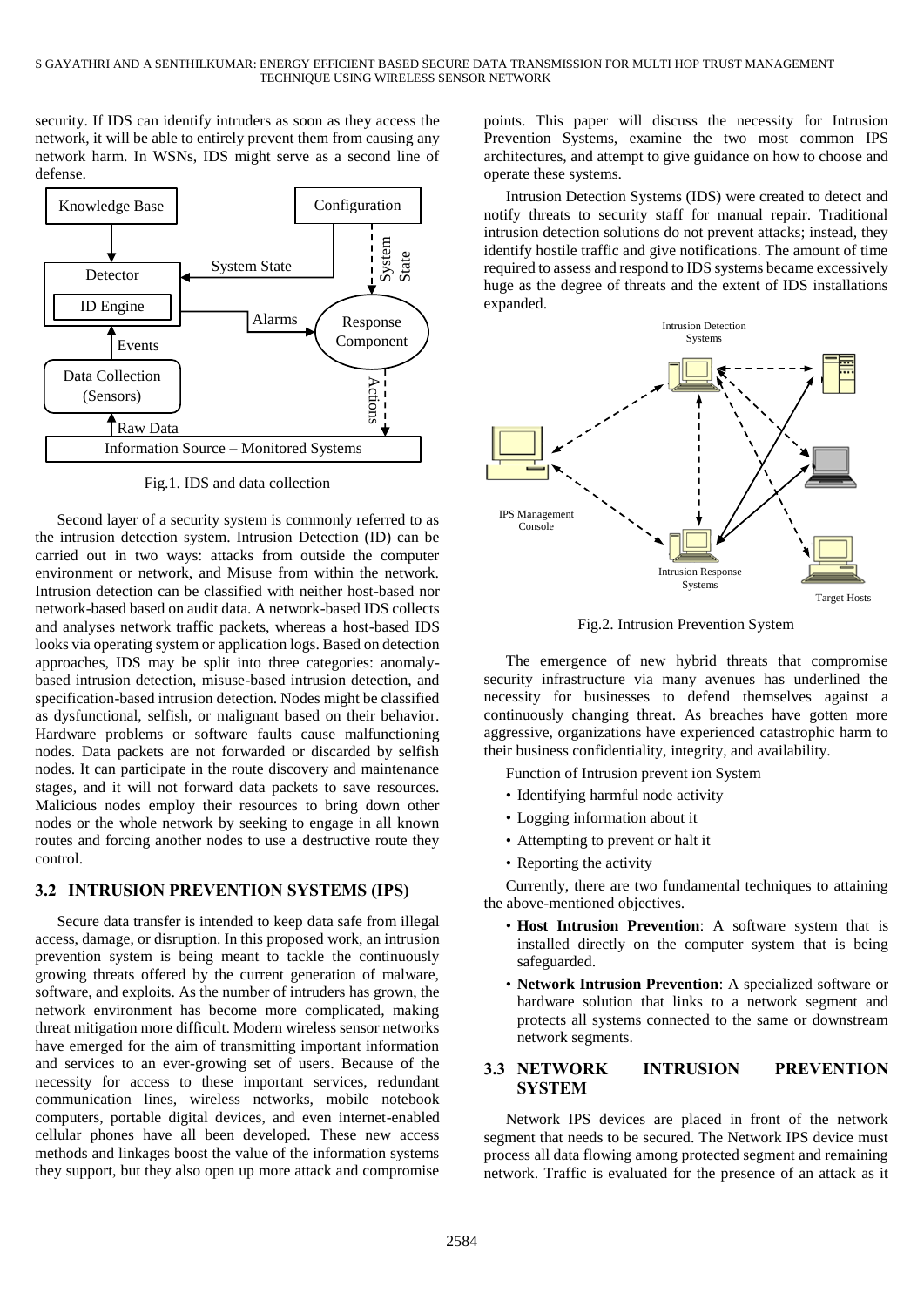goes through the device. The most accurate systems use numerous strategies to obtain very high levels of confidence in the detection of threats and misuse.

Because misidentification of an attack might result in valid traffic being stopped, a self-inflicted Denial of Service scenario, extreme precision and high levels of performance are critical to an effective system. To guarantee that valid traffic is not delayed or disturbed as it passes through the device, high performance is required. While an attack is detected, Network IPS rejects or prevents criminal data from reaching the proposed target, effectively stopping the threat.

## **4. SECURITY REQUIREMENTS**

Attack prevention, detection, and resilience are all aspects of computer security. Because sensor networks are frequently deployed in unsupervised environments, it is usual to focus on attack survivability, or the capacity to withstand an attack while continuing to function normally. Depending on the application, a secure protocol may be required to have a number of qualities. The most important security criteria are outlined here.

- *Confidentiality or Privacy*: The protection of unlawful access to information is characterized as confidentiality or privacy. Information is disclosed as a result of a breach of confidentiality.
- *Integrity:* is described as the prevention of illegal change or destruction of data, whether unintentional or malicious. By changing or deleting data, we are manipulating the authorized entity and giving him incorrect information.
- *Authentication:* The act of confirming an entity claimed identification is known as entity authentication, whereas data origin authentication is known as the process of verifying the data source, which implies data integrity.
- *Availability:* The percentage of time a system is operating and available to the user is referred to as availability. It describes the capacity to gather data from sensors in the context of a sensor network. Although it is not a direct security need, we consider it to be part of the security requirements since an adversary can use various threats to interrupt the sensor network regular operation.
- *Data freshness:* An attacker should not be able to reuse previously authenticated communications.

## **5. PROPOSED METHOD**

Incorporating group based trust management systems in a wireless sensor network to dynamically choose the cluster head depending on the energy profile of every node and to perform safe routing.

## **5.1 MULTI HOP TRUST MANAGEMENT SCHEME**

Two topologies are used in the proposed trust model. The intragroup topology, for example, employs distributed trust management. Intergroup topology, on the other hand, adopts a centralised trust management technique. For intra group network, each sensor in the group determines individualized trust values across all group members.

Depending on the trust values, a node assigns one of three possible states. To other member nodes, they are 1) trustworthy, 2) untrusted, and 3) uncertain. The three-state approach was selected because of its mathematical simplicity and ability to handle the problem in enough depth. Every node then sends the trust state among all group member nodes to CH. Then there centralised trust management to consider. Depending on the trust statuses among all group members, a CH identifies the malicious node(s) and transmits a notification to the BS. Every CH also sends the BS the trust values of other CHs upon request. Whenever this information reaches the BS, it assigns one of three possible states to the whole group. The BS will inform the CHs of the present situation of a certain group upon request. The three phases of our group-based trust model are as follows:

- Calculation of trust at node level
- Calculation of trust at cluster-head level
- Calculation of trust at BS level.

The Fig.3 shows the multi hop trust management based secure data transmission.



Fig.3. Multi Hop Trust Management based secure data transmission

The trust value is calculated by MHTM using direct or indirect observations. Indirect observations reflect the suggestions of trustworthy peers regarding a certain node, whereas direct observations indicate total successful and failed interactions. The term interaction refers to two nodes working together. If a sender receives confirmation that the packet was successfully received by the neighbor node and that the node transmitted the packet to its destination in an unmodified state, the interaction is considered successful.

As a result, the first criteria, successful reception, is met when the link layer acknowledgement is received (ACK). IEEE 802.11 is a standard link layer protocol that caches messages until the sender gets an acknowledgement. The sender receives an ACK whenever the receiving node gets the message appropriately. The sender node will restart the packet if it does not get the ACK within a particular length of time.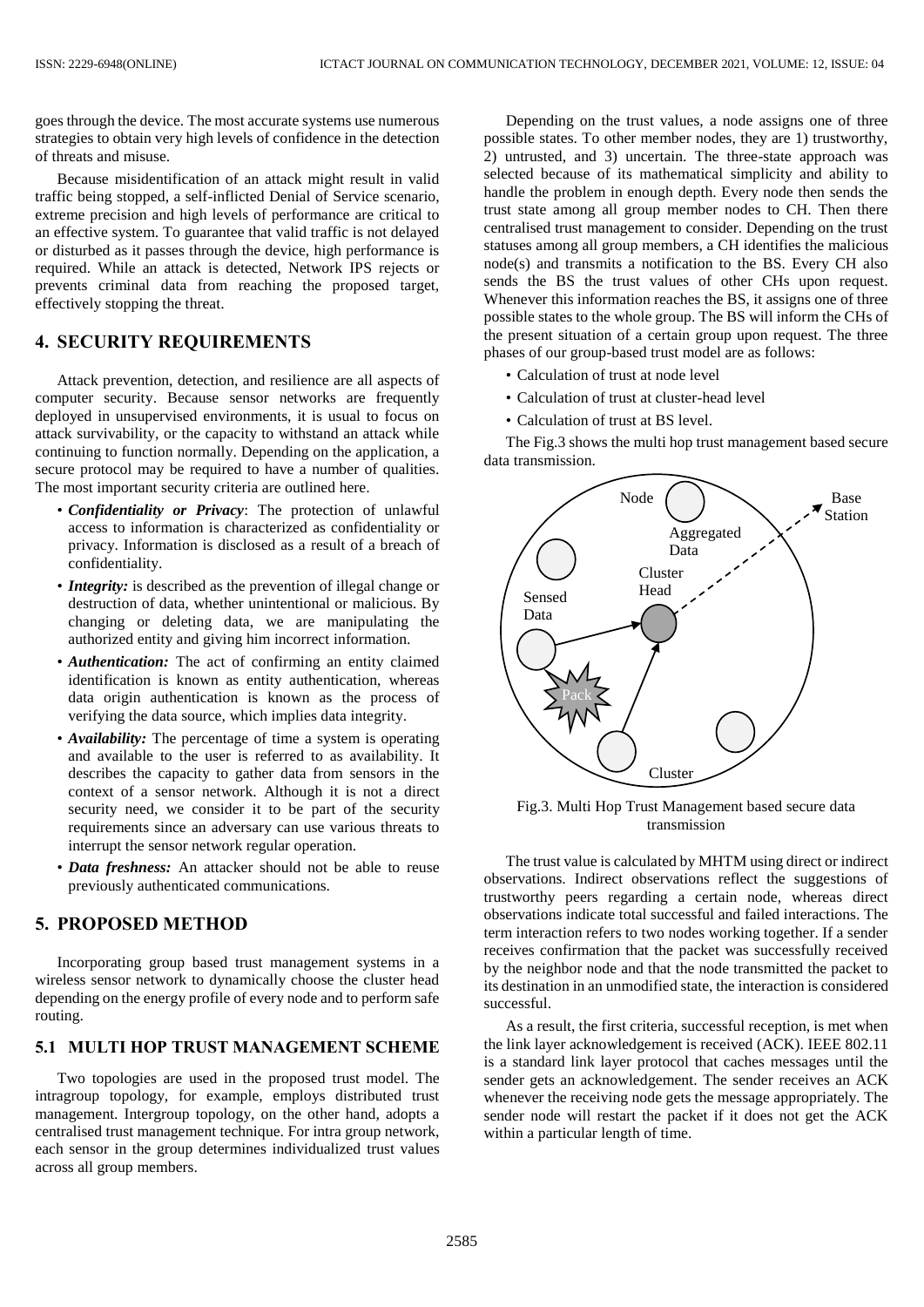#### S GAYATHRI AND A SENTHILKUMAR: ENERGY EFFICIENT BASED SECURE DATA TRANSMISSION FOR MULTI HOP TRUST MANAGEMENT TECHNIQUE USING WIRELESS SENSOR NETWORK



Fig.4. Intra Group to Base Station

#### **Algorithm for Detection**

#### Start:

Initialize the number of sensor node

- **Step 1:** Select Maximum Energy Node as CH
- **Step 2:** CH node broadcast RREQ packet.
- **Step 3:** NCH receives RREP, RIE of ICH.
- **Step 4:** Received timestamp of RREP by NCH< MN Make current NCH as Malicious node
- **Step 5:** If malicious Node are identified
	- a. delete RIE of NCH from Source Routing Table
	- b. Send malicious node id to BS
- **Step 6:** Else
	- a. MNI will free its buffer Packets dropout by MNI so read other packets
	- b. BS after received id of intruder by MNI node
- c. Update buffer for given time limit in every round
- d. Packets arrival rate should be less than destination
- **Step 7:** if TH value > routing path;
	- a. Current TH> neighbor TH
- **Step 8:** Then, suspect node=*i* 
	- a. Suspect node = current TH
	- b. count=count +  $r$
- **Step 9:** End if

#### **Algorithm for Prevention**

- **Step 10:** After, finding the malicious node to check false reply route using AOMDV
- **Step 11:** Sender node starts route discovery to locate receiver node
- **Step 12:** Update the minimum node count of the route in destination
- **Step 13:** If sender detects the false reply route a. Then, sender sends more RREQ
- **Step 14:** Else
	- a. There is no detect the false reply route
	- b. Data sends through the BS
- **Step 15:** Repeat the process while the time is finished.
- **Step 16:** while (current time  $\leq$  (current time + wait time)) {

Store the RREP destination id and source id in RR table }

**Step 17:** if (destination id > source id)

{ Malicious id= source node id

Discard entry from the table

}

#### **Step 18:** Stop

The second criterion, packet forwarding, is satisfied by adopting enhanced passive acknowledgment (PACK) by overhearing the broadcast of a next hop on the path since they are within radio range. If the sender node does not hear the neighbouring node retransmission of the packet within a certain amount of time, or if the overheard packet is discovered to be illegally fabricated (by comparing the payload attached to the packet), the sender node will consider the interaction to be unsuccessful. If the number of unsuccessful interactions increases, the sender node trust value drops, then the adjacent node may be perceived as broken or malicious.

#### **5.2 TRUST CALCULATION AT CLUSTER-HEAD**

In this case, the study will suppose that the CH is the SN with the most processing power and memory among the SNs.

#### *5.2.1 Trust State Calculation of Intra Group:*

CH requests nodes for the trust statuses of other members in the group to determine the global trust value of nodes in a group. For two reasons, we employ trust states rather than actual trust values. First, because just a basic state has to be conveyed to the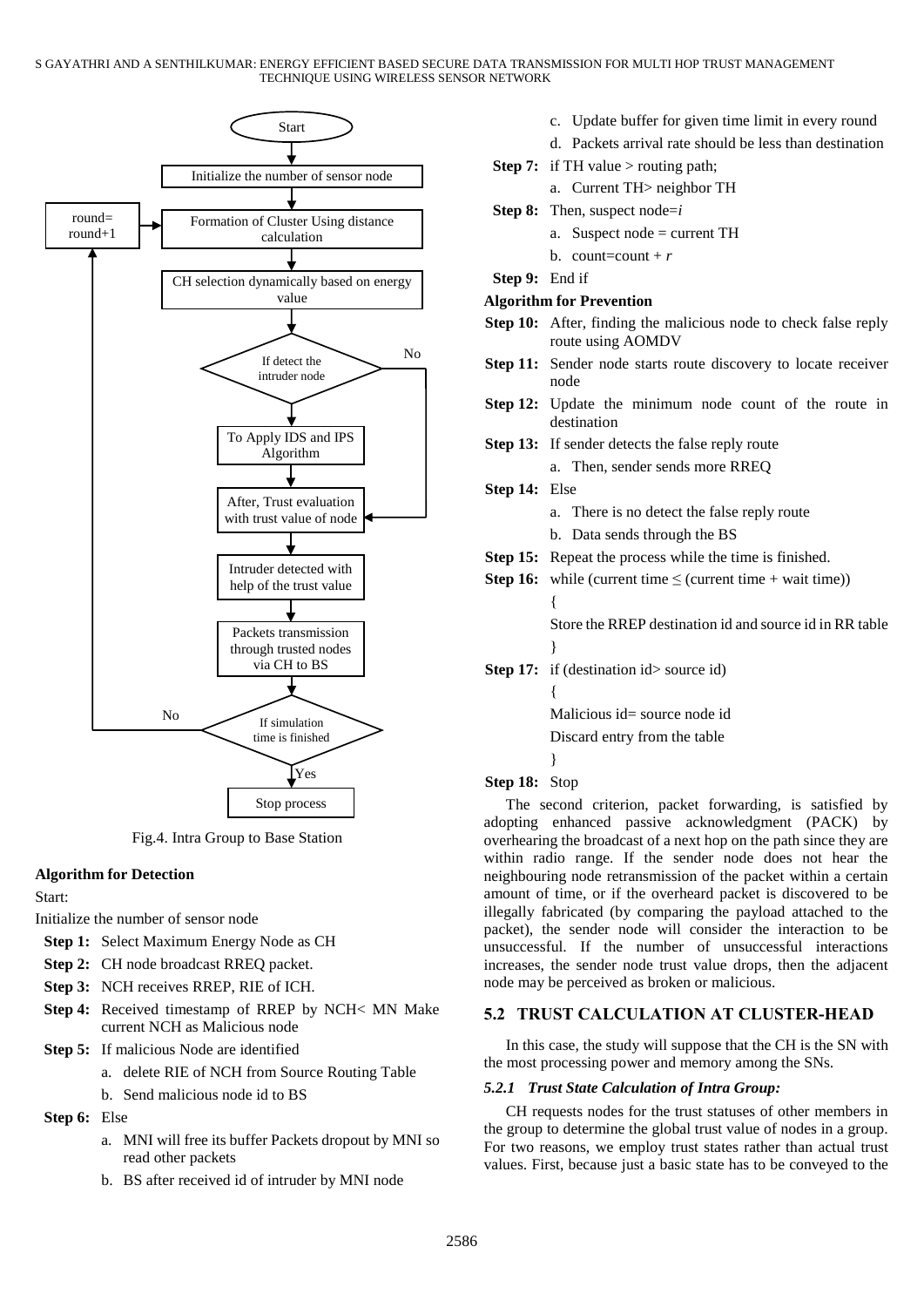CH, the communication overhead would be reduced. Secondly, a particular node trust boundaries differ from those of other nodes.

For one node, a given trust value may belong to the trusted zone, while for another node, it might relate to unsure zone. As a result, calculating the global trust state of nodes in a group using only trust states might be more possible and efficient. Let say the group has *n* nodes, including CH. CH transmit request packet to rest of the group on a regular basis.

As a result, complete member nodes send the CH their trust statuses, s, of other group member nodes. Variable *s* can be in one of three states: trusted, uncertain, or untrusted. CH will keep track of various trust states in the form of a matrix, as illustrated below (1)

where *TMch* indicates trust state matrix of cluster head *ch*, and *sch*, 1 indicates state of node 1 at cluster head *ch*. Depending on the specific difference in trust states for that node, the CH gives a global trust state to that node. A basic normal distribution is used to simulate this relative difference. As a result, the CH will create a random variable *X* in such a way that

The study describe total of *m* such random variables as *Sm*, supposing this is a uniform random variable. Because of the central limit theorem, Sm will behave like a regular variable. This random variable has an expected value of m and a standard deviation of  $\sqrt{m/3}$ . For a node *j*, the CH specifies the following standard normal random variable,

(3)

(2)

When  $Z_i \in [-1, 1]$ , then node *i* is called as uncertain, otherwise if  $Z_i > 1$ , it is termed to be trusted. When  $Z_i < -1$ , it is untrusted.

## **6. RESULT AND DISCUSSION**

The WSN with 50 nodes is formed in NS-2.34 version and the parameters are presented in Table.1.

|  |  | Table.1. Simulation Parameters |
|--|--|--------------------------------|
|--|--|--------------------------------|

| <b>Parameters</b>       | <b>Values</b> |
|-------------------------|---------------|
| Number of Node          | 50            |
| Area Dimension          | 800×800 m     |
| <b>Routing Protocol</b> | <b>AOMDV</b>  |
| <b>Total Energy</b>     | 150J          |
| Initial value of Energy | 1.5J          |
| Maximum Packet Size     | 4000 bits     |
| <b>Simulation Time</b>  | 60s           |
| Type of the MAC         | 802.11        |

An energy model is used to calculate the energy of each node. Now the energy calculated for the nodes is compared with one another and the node with higher energy is found. This node with higher node energy is assumed as the cluster head. As a next step the trust values of 50 nodes are computed considering successful and unsuccessful transmissions. If trust value of the node is 2 then the node is trusted node. When trust value is other than 2, then nodes are considered untrusted according to the Group based trust management scheme. Now trusted nodes are found and their node

color is changed. After finding the trusted nodes the transmission between the trusted nodes occurs and finally the packets are transmitted to the cluster head.



Fig.5(b). Packet drop

Now the trusted nodes are found and their node color is changed. After finding the trusted nodes the transmission between the trusted nodes occurs and finally the packets are transmitted to the cluster head. If there is any transmission between untrusted then there is some packet drop. Finally draw chart for the required parameters. The Fig.5 mentioned that fewer than red color nodes are intruder nodes (or) untrusted node, so that the intruder nodes are dropped all the packets.

The Proposed Methodology MHTM is meant to prevent this by adding the authentication method and transferring the trust values. Traffic is monitored by establishing timestamps after the link between nodes is created. The trust value is a random key that is supplied with each request. The proposed MHTM approach is compared to the current TSRP trust aware technique.

#### **6.1 PACKET DELIVERY RATIO**

First validation is regarding packet delivery ratio measurement among TSRP and proposed MHTM techniques.



Fig.6. Packet delivery ratio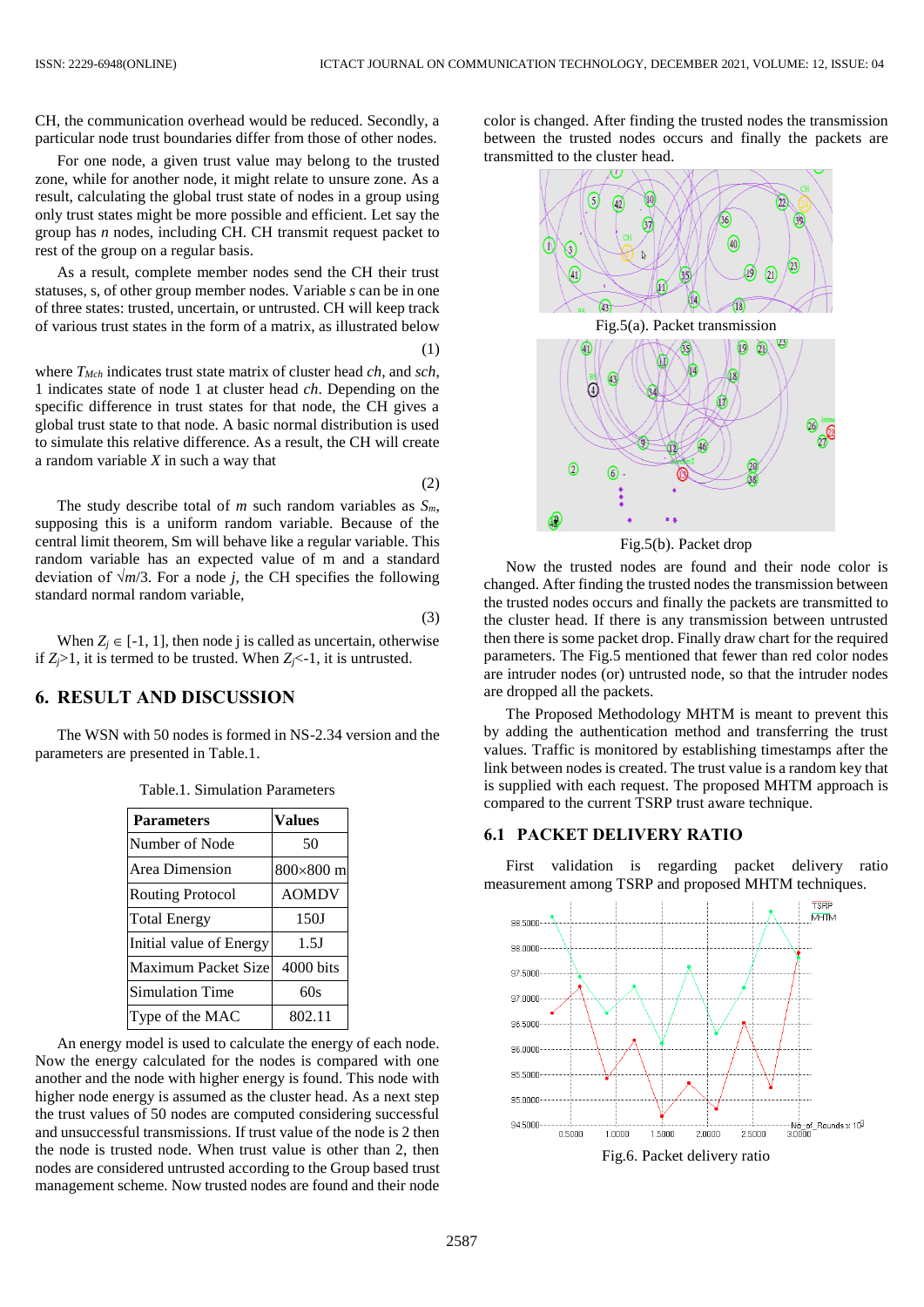For both existing and proposed techniques, packet delivery is increased. For MHTM technique, the trust value of every node is an extra process that has to be followed by the network. This indicates MHTM technique performs well with making increased of PDR.

### **6.2 ENERGY CONSUMPTION**

The second parameter to validate proposed technique is energy consumption. The energy consumption is the energy loss taken to transmissions of Packets. In the proposed MHTM technique, the energy consumption is found to be reduced as depicted in below Fig.7.



From the Fig.7, energy consumption for the proposed method MHTM is reduced in contrast with existing TSRP method. Energy Consumption is reduced 3%. As a result of the lower energy use, authentic users will experience speedier traffic. In this study, both current and proposed strategies are put to the test on a network arrangement.

## **6.3 END TO END DELAY TIME**

The average time it takes for a data packet to arrive at its destination is known as the packet delivery delay. It also includes the time lost as a result of the routing procedure. Only data packets that are transmitted to their intended destinations are counted.



The Fig.8 shows Packet delay time with respect to transmission time. This shows that TSRP technique performs well with decrease in packet delivery delay time. The data transmission average delay of TSRP is 19.128ms and MHTM is 16.43ms. From Fig.8, it is found that MHTM has better performance.

## **7. CONCLUSION**

Security is most important issues in wireless sensor network. Using our propose approach Multi Hop Trust Management (MHTM) technique is used to identify the trusted nodes with malicious node directions for efficient and secure communication in any kind networks. Intrusion Prevention System (IPS) is the only proven defense against today complex attacks in network settings. In this proposed work is provides high transmission of packet delivery ratio to enhance network lifetime efficiency regarding time, and at the same time, packet losses while intruder nodes. The MHTM technique uses for detecting malevolent nodes and avoided number of packet losses in the WSN.

## **REFERENCES**

- [1] S. Rizwana, K.M. Gayathri and N. Thangadurai, "Intrusion Detection Algorithm for Packet Loss Minimization in Wireless Sensor Networks", *International Journal of Engineering and Advanced Technology*, Vol. 8, No. 6, pp. 69-74, 2019.
- [2] T. Karthikeyan and K. Praghash, "Improved Authentication in Secured Multicast Wireless Sensor Network (MWSN) using Opposition Frog Leaping Algorithm to Resist Man-in-Middle Attack", *Wireless Personal Communications*, Vol. 113, pp. 1-17, 2021.
- [3] T. Karthikeyan and K. Praghash, "Data Privacy Preservation and Trade-off Balance Between Privacy and Utility Using Deep Adaptive Clustering and Elliptic Curve Digital Signature Algorithm", *Wireless Personal Communications*, Vol. 116, pp. 1-16, 2021.
- [4] R. Manikandan and M. Ramkumar, "Design of Autonomous Production using Deep Neural Network for Complex Job", *Materials Today: Proceedings*, Vol. 4, pp. 1-12, 2021.
- [5] Huangshui Hu, Youjia Han, Hongzhi Wang, Meiqin Yao and Chuhang Wang "Trust-Aware Secure Routing Protocol for Wireless Sensor Networks", *ETRI Journals*, Vol. 20, No. 1, pp. 674-683, 2021.
- [6] Iman Almomani, Bassam Al-Kasasbeh and Mousa AL-Akhras, "WSN-DS: A Dataset for Intrusion Detection Systems in Wireless Sensor Networks", *Journal of Sensors*, Vol. 2016, pp. 1-16, 2016.
- [7] Rupinder Singh, Jatinder Singh and Ravinder Singh "Fuzzy Based Advanced Hybrid Intrusion Detection System to Detect Malicious Nodes in Wireless Sensor Networks", *Wireless Communications and Mobile Computing*, Vol. 2017, pp. 1-15, 2017.
- [8] Syed Muhammad Sajjada, Safdar Hussain Boukb and Muhammad Yousafa, "Neighbor Node Trust Based Intrusion Detection System for WSN", *Proceedings of International Conference on Emerging Ubiquitous Systems and Pervasive Networks*, pp. 183-188, 2015.
- [9] Umashankar Ghugar, Jayaram Pradhan, Sourav Kumar Bhoi and Rashmi Ranjan Sahoo, "LB-IDS: Securing Wireless